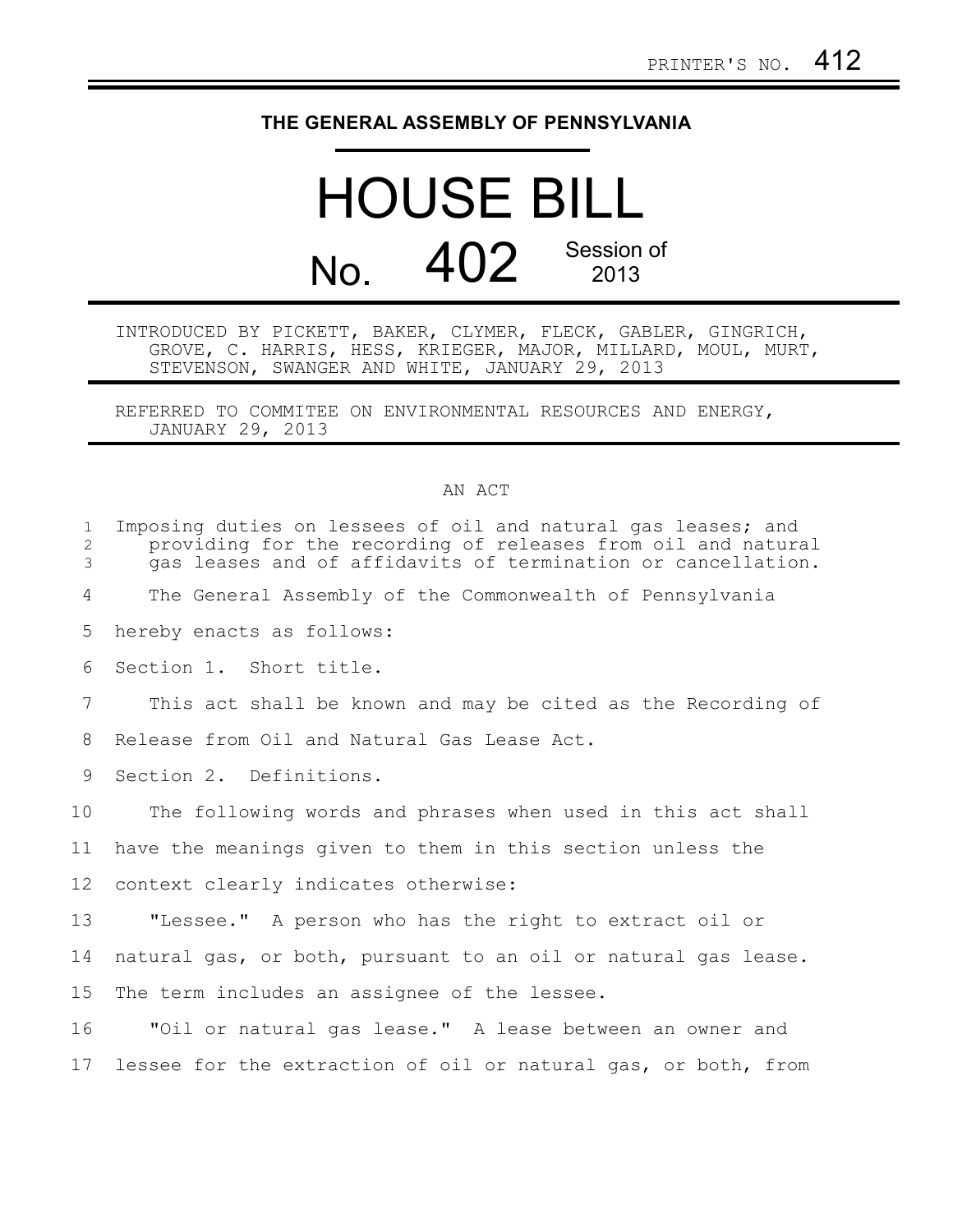the land of the owner and which lease is recorded with the recorder of deeds of the county in which the land is located. "Owner." The person who owns the land on which an oil or natural gas lease is based. 1 2 3 4

"Release." A written document relating to an oil or natural gas lease which includes: 5 6

(1) A brief description of the land upon which the lease is based, including the municipality in which the land is situated. 7 8 9

(2) A statement that the oil or natural gas lease is terminated or canceled pursuant to the terms of the lease. 10 11

12

(3) The date of the termination or cancellation.

(4) A statement indicating that the lessee releases all of the lessee's rights, duties and interests under the lease. 13 14

15

(5) The signature of the lessee.

Section 3. Lessee duty to provide release. 16

(a) General rule.--Not less than 30 days prior to the termination or cancellation of an oil or natural gas lease, the lessee shall deliver to the owner, without cost to the owner, a release in recordable form. 17 18 19 20

(b) Limitation on owner.--An owner who receives a release under subsection (a) may not record the release with the recorder of deeds for the county in which the land is situated until on or after the date of the termination or cancellation. (c) Duty of recorder of deeds.--A recorder of deeds who receives a release that satisfies the requirements of this act shall record the release. 21 22 23 24 25 26 27

(d) Applicability.--This section shall not apply if the lessee and owner have expressed an interest in writing to each other of an intention to renew the oil or natural gas lease or 28 29 30

20130HB0402PN0412 - 2 -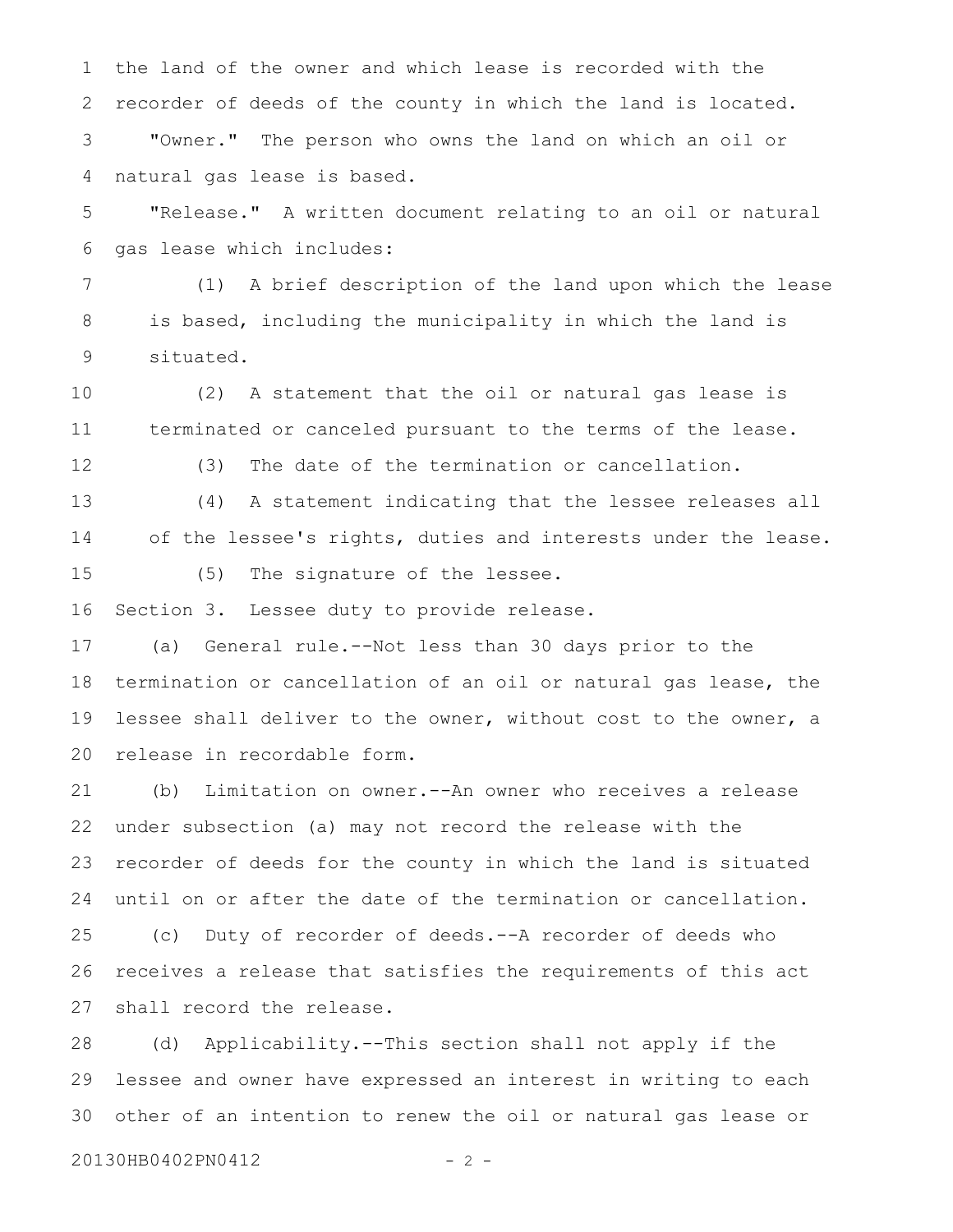to negotiate a new oil or natural gas lease. 1

Section 4. Failure to provide release. 2

(a) Notice to lessee.--If a lessee fails to provide a timely release as required under section 3, the owner may serve notice on the lessee. The notice may be served not less than 15 days prior to the date of termination or cancellation. The notice shall contain the following: 3 4 5 6 7

8

(1) A statement that:

(i) The lease will be terminated or canceled according to its terms, including the date of the termination or cancellation. 9 10 11

(ii) The lessee has a duty to provide a release under section 3. 12 13

(iii) The owner has failed to receive a timely release from the lessee. 14 15

(iv) If the release is not received by the date of termination or cancellation, the owner has a right to record an affidavit of termination or cancellation of an oil or natural gas lease in the office of the recorder of deeds for the county in which the land is situated. 16 17 18 19 20

(2) The names and addresses of the owner, if contained in the lease. 21 22

(3) The name and address of the person giving notice and a statement as to the person's interest in the land or relationship to the owner. 23 24 25

(4) The municipality in which the land is located and a brief description of the land. 26 27

(5) If located in a unit, the name or description of the unit, if known to the owner. 28 29

(6) If there is a well on the land, the name or number 20130HB0402PN0412 - 3 -30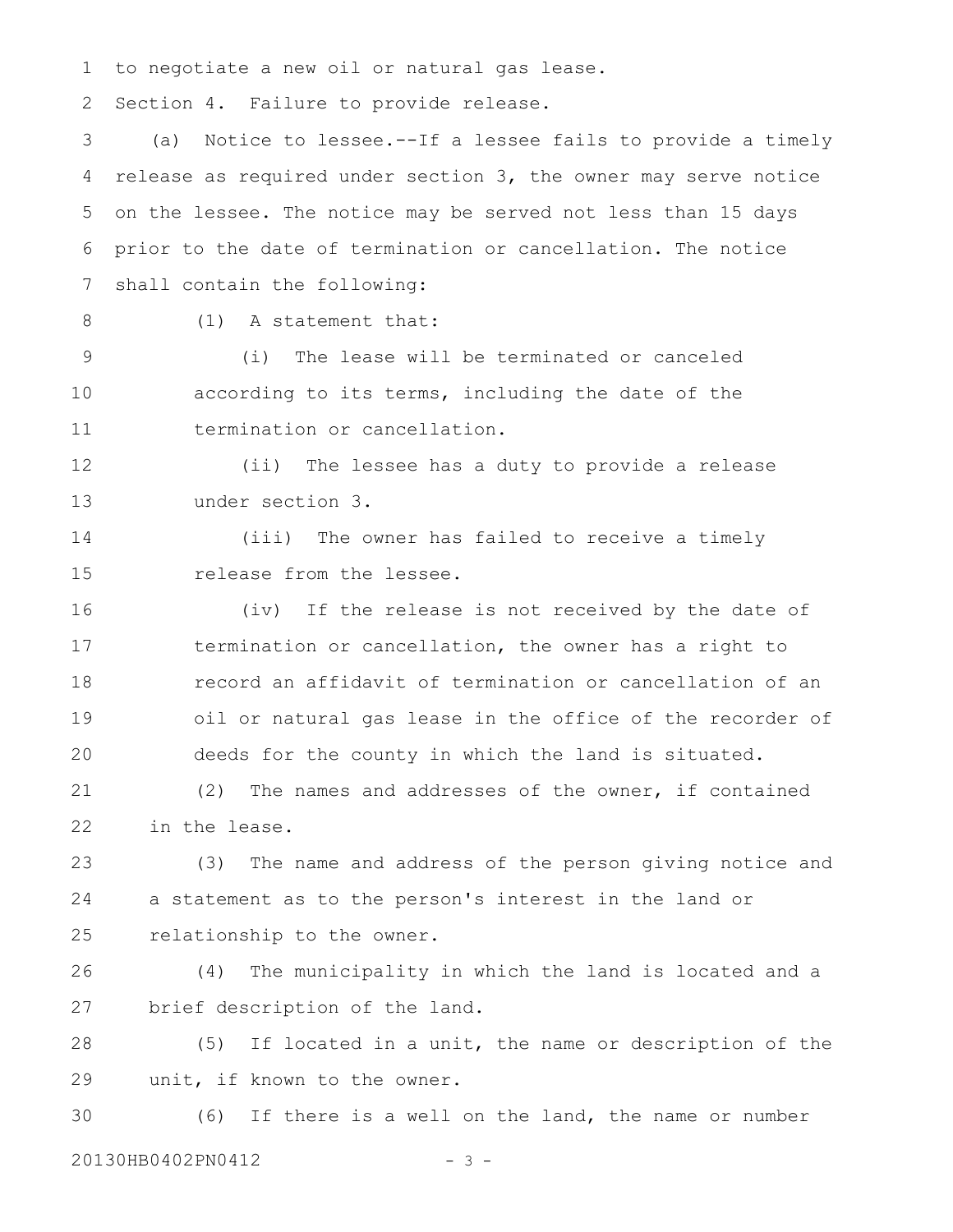1

of the well, if known to the owner.

(7) The date of the execution of the oil or natural gas lease. 2 3

(8) The date of termination or cancellation of the oil or natural gas lease and the basis of the termination or cancellation. 4 5 6

(b) Manner of service.--Service of the notice under subsection (a) shall be effected either personally or by certified mail to the lessee's last known business address, or, if service cannot be made by those means, by publication once a week for two weeks in a newspaper of general circulation in the county where the land is situated. 7 8 9 10 11 12

(c) Challenge to notice of termination or cancellation.--If, after receiving a notice of termination or cancellation under subsection (b), the lessee disputes that the oil or natural gas lease will be terminated or canceled on the date stated in the notice, the lessee must, not less than seven days prior to the date of the termination or cancellation stated in the notice, deliver a written challenge to the owner. 13 14 15 16 17 18 19

(d) Effect of challenge.--An owner who receives a timely challenge from the lessee under subsection (c) may not record an affidavit of termination or cancellation of an oil or natural gas lease in the office of the recorder of deeds for the county in which the land is situated without an order of court. 20 21 22 23 24

(e) Effect of no challenge.--An owner who has served a notice under subsection (a) and fails to receive a timely challenge from the lessee under subsection (c) may record an affidavit of termination or cancellation of an oil or natural gas lease in the office of the recorder of deeds for the county in which the land is situated. 25 26 27 28 29 30

20130HB0402PN0412 - 4 -